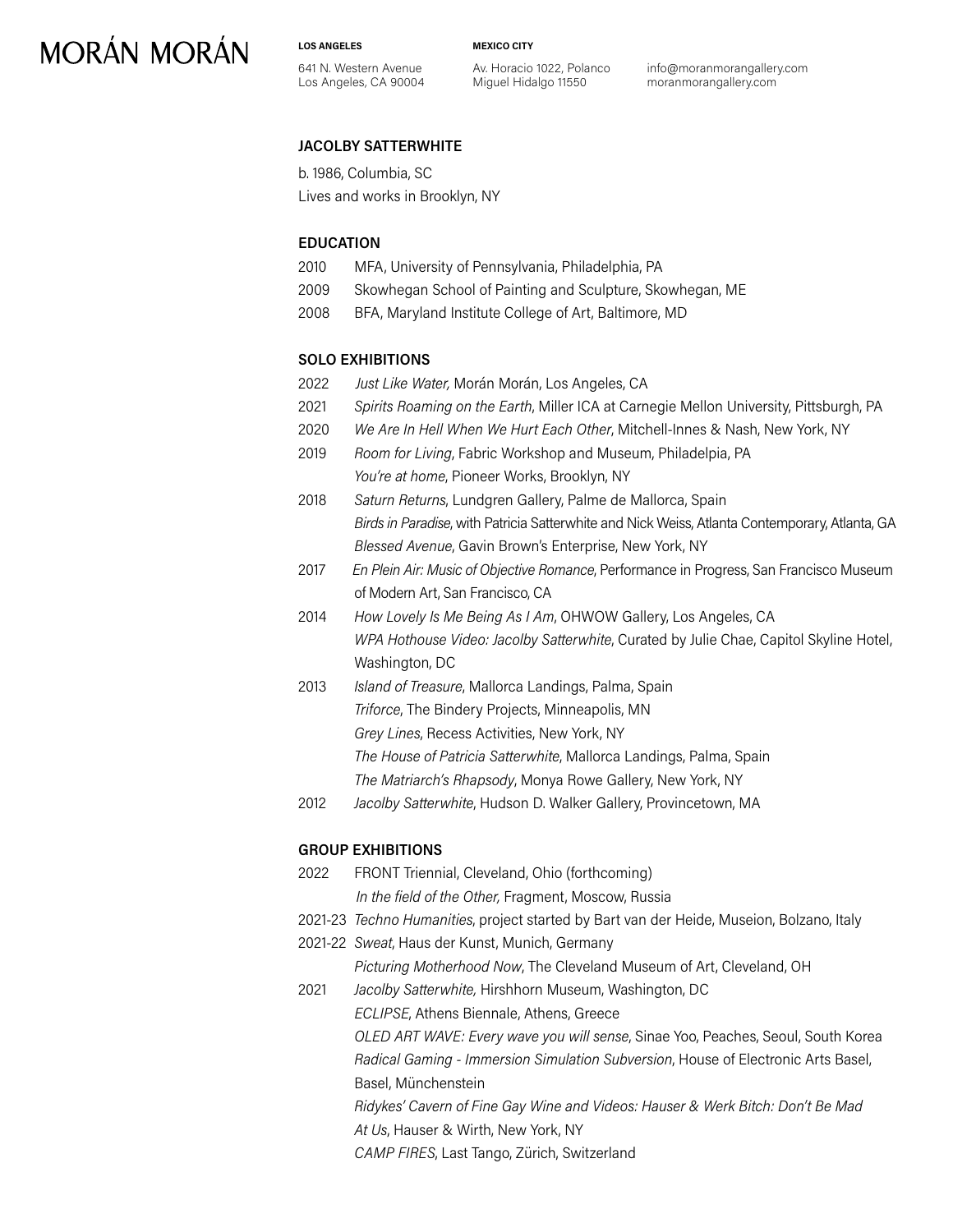**LOS ANGELES**

**MEXICO CITY**

641 N. Western Avenue Los Angeles, CA 90004 Av. Horacio 1022, Polanco Miguel Hidalgo 11550

info@moranmorangallery.com moranmorangallery.com

|      | The Skin I Live In, Lyles & King, New York, NY                                        |
|------|---------------------------------------------------------------------------------------|
|      | Munch Triennial, Oslo, Norway                                                         |
|      | The Unbody, P.P.O.W, Online Exhibition                                                |
|      | Lost in Place: Voyages in Video, Hirshhorn Museum and Sculpture Garden,               |
|      | Washington, DC                                                                        |
|      | Gwangju Biennial, Gwangju, South Korea                                                |
|      | Climate Changing: On Artists, Institutions, and the Social Environment, Wexner        |
|      | Center for the Arts, Columbus, OH                                                     |
|      | JSC ON VIEW: MYTHOLOGISTS, Julia Stoschek Foundation, Düsseldorf, Germany             |
| 2020 | Scottish Queer International Film Festival, Online Festival, Glasgow, Scotland        |
|      | Good Pictures, Curated by Austin Lee, Jeffrey Deitch, Inc., New York, NY              |
|      | The Cookout: Kinfolk and Other Intimacies, Museum of Contemporary African             |
|      | Diasporan Arts, Brooklyn, NY                                                          |
|      | How Can We Think of Art at a Time Like This?, Online exhibition, co-curated by        |
|      | Barbara Pollack and Anne Verhallen                                                    |
|      | Climate Changing: On Artists, Institutions, and the Social Environment, Wexner Center |
|      | for the Arts, Columbus, OH                                                            |
|      | Young Gifted and Black: The Lumpkin-Bocuzzi Family Collection of Contemporary Art,    |
|      | Lehman College Art Gallery, New York, NY                                              |
| 2019 | CAMP FIRES: the body as a queer stage, UV Estudios, Buenos Aires                      |
|      | Networked: Digital Art from the Permanent Collection, San Jose Museum of Art,         |
|      | San Jose, NM                                                                          |
|      | Open World: Video Games and Contemporary Art, Akron Art Museum, Akron, OH             |
|      | The Untamed, Karma International, Zurich                                              |
|      | EBSPLOITATION, Martos Gallery, New York, NY                                           |
|      | About Face: Stonewall, Revolt and New Queer Art, Wrightwood 659, Chicago, IL          |
|      | Black Refractions: Highlights from the Studio Museum in Harlem, Museum of the         |
|      | African Diaspora, San Francisco, CA; Gibbes Museum of Art, Charleston,                |
|      | SC; Kalamazoo Institute of Arts, Kalamazoo, MI; Smith College Museum of               |
|      | Art, Northampton MA; Fyre Art Museum, Seattle WA; Utah Museum of Fine Arts, Salt      |
|      | Lake City, UT                                                                         |
|      | New Order: Art and Technology in the Twenty-First Century, Museum of Modern Art,      |
|      | New York, NY                                                                          |
|      | Gretchen Bender: So Much Deathless, Red Bull Arts, New York, NY                       |
|      | Transamerica/n: Gender, Identity, Appearance Today, McNay Art Museum, San             |
|      | Antonio, TX                                                                           |
|      | Open World: Video Games & Contemporary Art, Akron Art Museum, Akron, OH               |
|      | Is This Tomorrow?, The Whitechapel Gallery, London, England                           |
|      | Speculative Bodies, Gallery 369, Minneapolis Institute of Art, Minneapolis, MN        |
|      | American African American, Phillips, New York, NY                                     |
|      | Plastic Dreams, 4:3 and Boiler room, in partnership with Manifattura Tabacchi,        |
|      | Florence, Italy                                                                       |
| 2018 | Birds in Paradise, Jacolby Satterwhite, Patricia Satterwhite, and Nick Weiss,         |
|      | Atlanta Contemporary, GA                                                              |
|      |                                                                                       |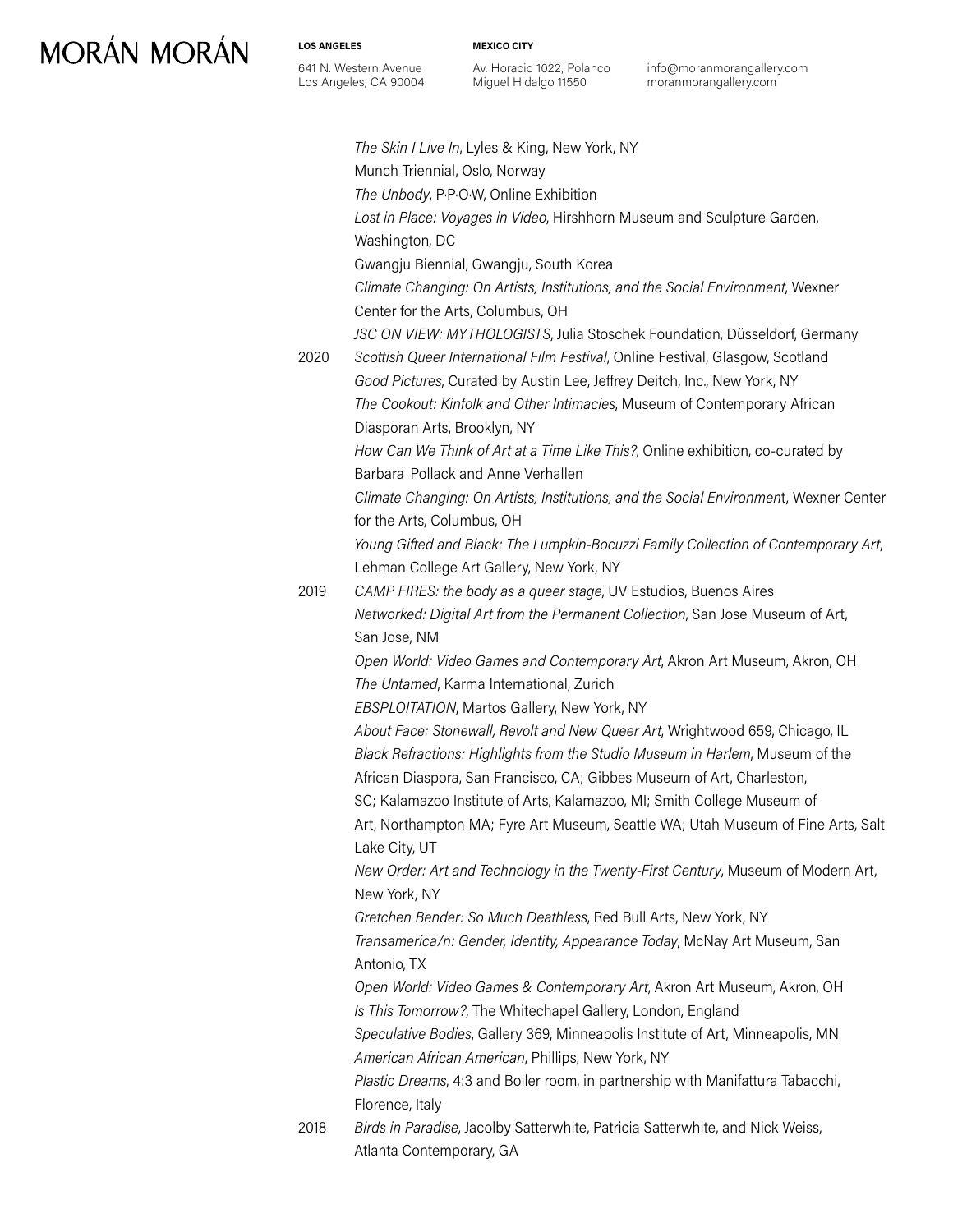### **LOS ANGELES**

641 N. Western Avenue Los Angeles, CA 90004 **MEXICO CITY**

Av. Horacio 1022, Polanco Miguel Hidalgo 11550

info@moranmorangallery.com moranmorangallery.com

*Objects to Identify*, Morán Morán, Los Angeles, CA *Coloured Bondage*, Asakusa, Tokyo, Japan *WE.CONSTRUCT.MARVELS.BETWEEN.MONUMENTS.*, Portland Art Museum, Portland, OR *35 days of film*, Mitchell-Innes & Nash, New York, NY *The legacy of architectonic futurism*, BANK MAB Society, Xuhui District, Shanghai, China *Design for Living*, Foxy Production, New York, NY *Caressing History*, curated by Adwait Singh, Shrine Empire Gallery, New Delhi, India *Shonky: The Aesthetics of Awkwardness*, Bury Art Museum and Sculpture Centre, Bury, UK; Dundee Contemporary Arts, Dundee, UK *I Was Raised on the Internet*, Museum of Contemporary Art, Chicago, IL *Being Modern: Museum of Modern Art in Paris*, Fondation Louis Vuitton, Paris, France *AMERICAN AFRICAN AMERICAN*, Phillips Auction House, New York, NY 2017 *Everything is More than One Thing Future Feel Good*, Mother Culture, Los Angeles, CA *GAZE*, Goodman Gallery, Johannesburg, South Africa *Progeny!* EFA Project Space Program, New York, NY *First Look: Artists' VR*, New Museum, New York, NY *Commercial Break*, Public Art Fund, New York, NY *Visual Notes for an Upside-Down World*, Curated by Jack McGrath, P.P.O.W. Gallery, New York, NY *American African American*, Phillips, London, UK *Shonky: The Aesthetics of Awkwardness*, The MAC Belfast, Belfast, UK; Hayward Gallery, Southbank Centre, London, UK *HELLO WORLD!* ARS17, Museum of Contemporary Art Kiasma, Helsinki, Finland *Wholesome Environment*, Lundgren Gallery, Palma de Mallorca, Spain *Body Language*, Company Gallery, New York, NY *Myths of the Marble*, Institute of Contemporary Art, University of Pennsylvania, Philadelphia, PA *Transmissions from the Etherspace*, La Casa Encendida, Madrid, Spain 2016 *Mentors*, Curated by Rick Herron, CFHILL, Stockholm, Sweden *New Revolutions: Goodman Gallery at 50*, Goodman Gallery, Johannesburg, South Africa *Recap: Thirty Years of Momenta Art*, Momenta Art, New York, NY *Tomorrow Never Happens*, Samek Art Museum, Bucknell University, Lewisburg, PA *Future Perfect: Picturing the Anthropocene*, University Art Museum, SUNY, Albany, NY *9th Berlin Bienniale*, KW Institute of Contemporary Art, Berlin, Germany *Human Interest: Portraits from the Whitney's Collection*, Whitney Museum of American Art, New York, NY *Imitation of Life: Melodrama and Race in the 21st Century*, HOME, Manchester, UK *Luis Gispert + Jacolby Satterwhite*, Lundgren Gallery, Palma, Spain *Electronic Superhighway*, Whitechapel Gallery, London, UK *Disguise: Masks + Global African Art*, Brooklyn Art Museum, Brooklyn, NY 2015 *Under the Clouds: From Paranoia to the Digital Sublime*, Serralves Museum, Porto, Portugal *Disguise: Masks + Global African Art*, Fowler Art Museum, Los Angeles, CA; Seattle Art Museum, Seattle, WA *To Be Young, Gifted, and Black*, Goodman Gallery, Johannesburg, South Africa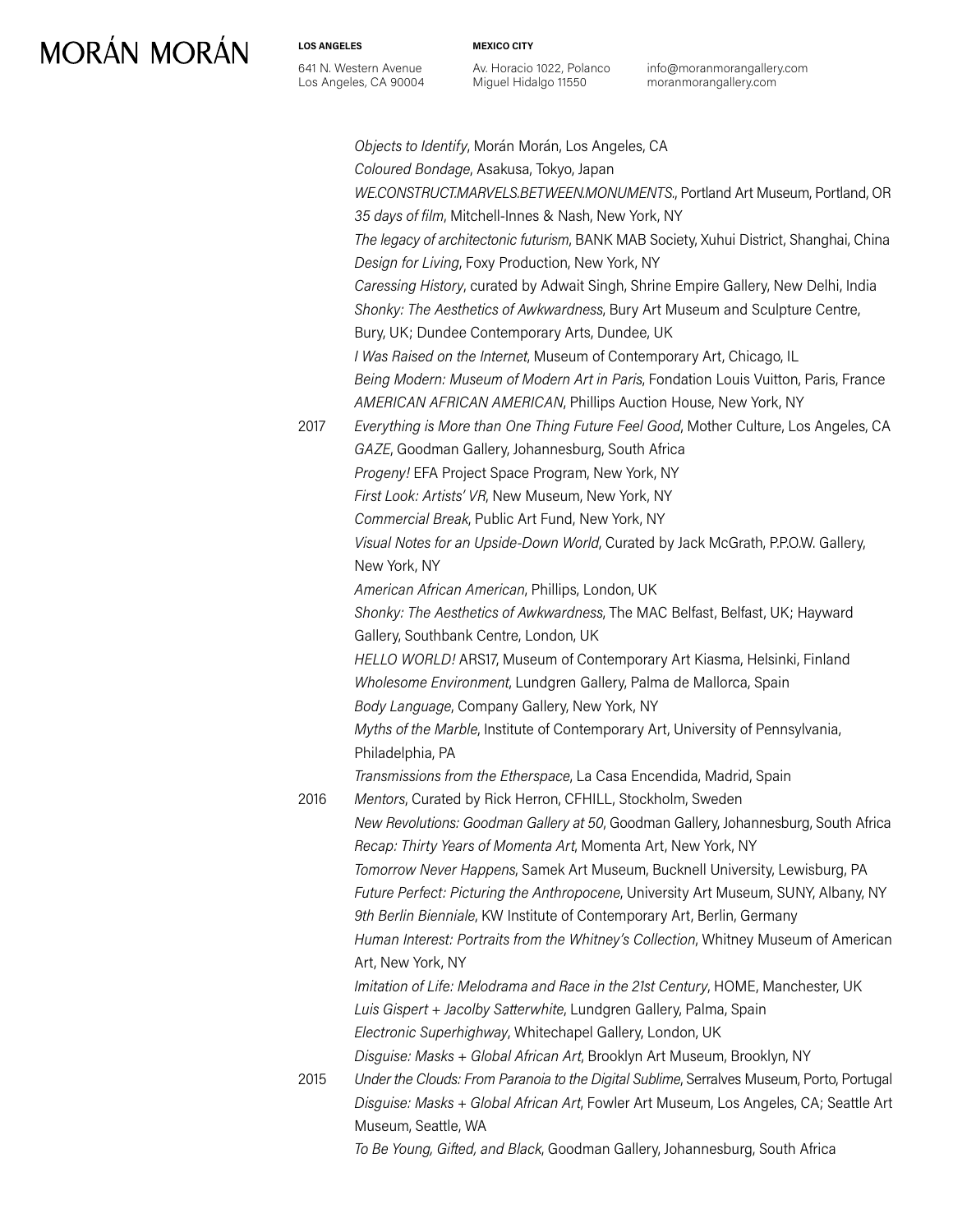#### **LOS ANGELES**

641 N. Western Avenue Los Angeles, CA 90004 **MEXICO CITY**

Av. Horacio 1022, Polanco Miguel Hidalgo 11550

info@moranmorangallery.com moranmorangallery.com

| 2014 | Screen Play: Life in an Animated World, Albright-Knox Art Gallery, Buffalo, NY<br>Mirror Stage: Visualizing the Self After the Internet, Dallas Museum of Art, Dallas, TX<br>America is Hard To See, Whitney Museum of American Art, New York, NY<br>Radical Presence, Yerba Buena Center of the Arts, San Francisco, CA<br>When the Stars Begin to Fall, Institute of Contemporary Art, Boston, MA<br>Weird Science, Marianne Boesky Gallery, New York, NY<br>Queer Fantasy, Moran Bondaroff, Los Angeles, CA<br>Whitney Biennial 2014, Whitney Museum of American Art, New York, NY<br>New Frontier, Sundance Film Festival, Salt Lake City, UT<br>Radical Presence, Walker Art Center, Minneapolis, MN |
|------|-----------------------------------------------------------------------------------------------------------------------------------------------------------------------------------------------------------------------------------------------------------------------------------------------------------------------------------------------------------------------------------------------------------------------------------------------------------------------------------------------------------------------------------------------------------------------------------------------------------------------------------------------------------------------------------------------------------|
|      | Jacolby Satterwhite: Video Room, Fri Art Center D'art de Fribourg Kunsthalle, Freiburg,<br>Switzerland<br>Go Stand Next to the Mountain, Hales Gallery, London, UK<br>Burned by the Sun, Mallorca Landings, Palma de Mallorca, Spain                                                                                                                                                                                                                                                                                                                                                                                                                                                                      |
|      | Lightning Speed of the Present, Boston University, Boston, MA<br>When the Stars Begin to Fall, Studio Museum in Harlem, New York, NY; The Fort                                                                                                                                                                                                                                                                                                                                                                                                                                                                                                                                                            |
| 2013 | Lauderdale Museum, Fort Lauderdale, FL<br>Inaugural Group Exhibition, Monya Rowe Gallery, New York, NY                                                                                                                                                                                                                                                                                                                                                                                                                                                                                                                                                                                                    |
|      | Radical Presence Part II, Studio Museum in Harlem, New York, NY                                                                                                                                                                                                                                                                                                                                                                                                                                                                                                                                                                                                                                           |
|      | Radical Presence Part I, Grey Art Gallery, NYU, New York, NY<br>Nu Age Hustle, Momenta Art, Brooklyn, NY                                                                                                                                                                                                                                                                                                                                                                                                                                                                                                                                                                                                  |
|      | Toonskin, Curated by Kenya Robinson, ArtSpace Connecticut, New Haven, CT                                                                                                                                                                                                                                                                                                                                                                                                                                                                                                                                                                                                                                  |
|      | Aboveground Animation, MOCATV screening and online exhibition, Museum of<br>Contemporary Art, Los Angeles, CA                                                                                                                                                                                                                                                                                                                                                                                                                                                                                                                                                                                             |
|      | Approximately Infinite Universe, Museum of Contemporary Art San Diego, San Diego, CA<br>Bronx Calling, 2nd AIM Biennial, Bronx Museum, New York, NY                                                                                                                                                                                                                                                                                                                                                                                                                                                                                                                                                       |
|      | Trans Technology Exhibit, Rutgers University, Newark, NJ                                                                                                                                                                                                                                                                                                                                                                                                                                                                                                                                                                                                                                                  |
| 2012 | Fore, The Studio Museum in Harlem, New York, NY                                                                                                                                                                                                                                                                                                                                                                                                                                                                                                                                                                                                                                                           |
|      | Radical Presence, Contemporary Arts Museum Houston, Houston, TX                                                                                                                                                                                                                                                                                                                                                                                                                                                                                                                                                                                                                                           |
|      | 3-D Form: Aboveground Animation, The New Museum, New York, NY<br>Bigger than Shadows, Curated by Ian Cofre and Rich Blint, Dodge Gallery, New York, NY                                                                                                                                                                                                                                                                                                                                                                                                                                                                                                                                                    |
|      | Made in Woodstock, CPW Biannual exhibition, Woodstock, NY                                                                                                                                                                                                                                                                                                                                                                                                                                                                                                                                                                                                                                                 |
|      | Operating Systems, Curated by Heng Gil Han, Dean Projects, New York, NY                                                                                                                                                                                                                                                                                                                                                                                                                                                                                                                                                                                                                                   |
|      | Park Side of the Moon, Socrates Sculpture Park, New York, NY                                                                                                                                                                                                                                                                                                                                                                                                                                                                                                                                                                                                                                              |
|      | Beasts of Revelation, DC Moore Gallery, New York, NY                                                                                                                                                                                                                                                                                                                                                                                                                                                                                                                                                                                                                                                      |
|      | Jacolby Satterwhite & Devin Troy Strother, Monya Rowe Gallery, New York, NY                                                                                                                                                                                                                                                                                                                                                                                                                                                                                                                                                                                                                               |
|      | Spectrum Vision, Curated by AD Projects, Reverse Space, Brooklyn, NY<br>Shift, The Studio Museum in Harlem, New York, NY                                                                                                                                                                                                                                                                                                                                                                                                                                                                                                                                                                                  |
|      | Oh, You mean Cellophane & All that Crap, The Calder Foundation, New York, NY                                                                                                                                                                                                                                                                                                                                                                                                                                                                                                                                                                                                                              |
|      | Score Contributor for Clifford Owens' Anthology, Curated by Christopher Lew, PS1                                                                                                                                                                                                                                                                                                                                                                                                                                                                                                                                                                                                                          |
|      | MoMA, New York, NY                                                                                                                                                                                                                                                                                                                                                                                                                                                                                                                                                                                                                                                                                        |
|      | Pixelated, Curated by Zemen Kidane, Isissa Komada-John, & Jabari Owens-Bailey,<br>MoCADA, Brooklyn, NY                                                                                                                                                                                                                                                                                                                                                                                                                                                                                                                                                                                                    |
|      | StudioLLC Group Show, Jamaica Center for Arts and Learning, Queens, NY                                                                                                                                                                                                                                                                                                                                                                                                                                                                                                                                                                                                                                    |
|      |                                                                                                                                                                                                                                                                                                                                                                                                                                                                                                                                                                                                                                                                                                           |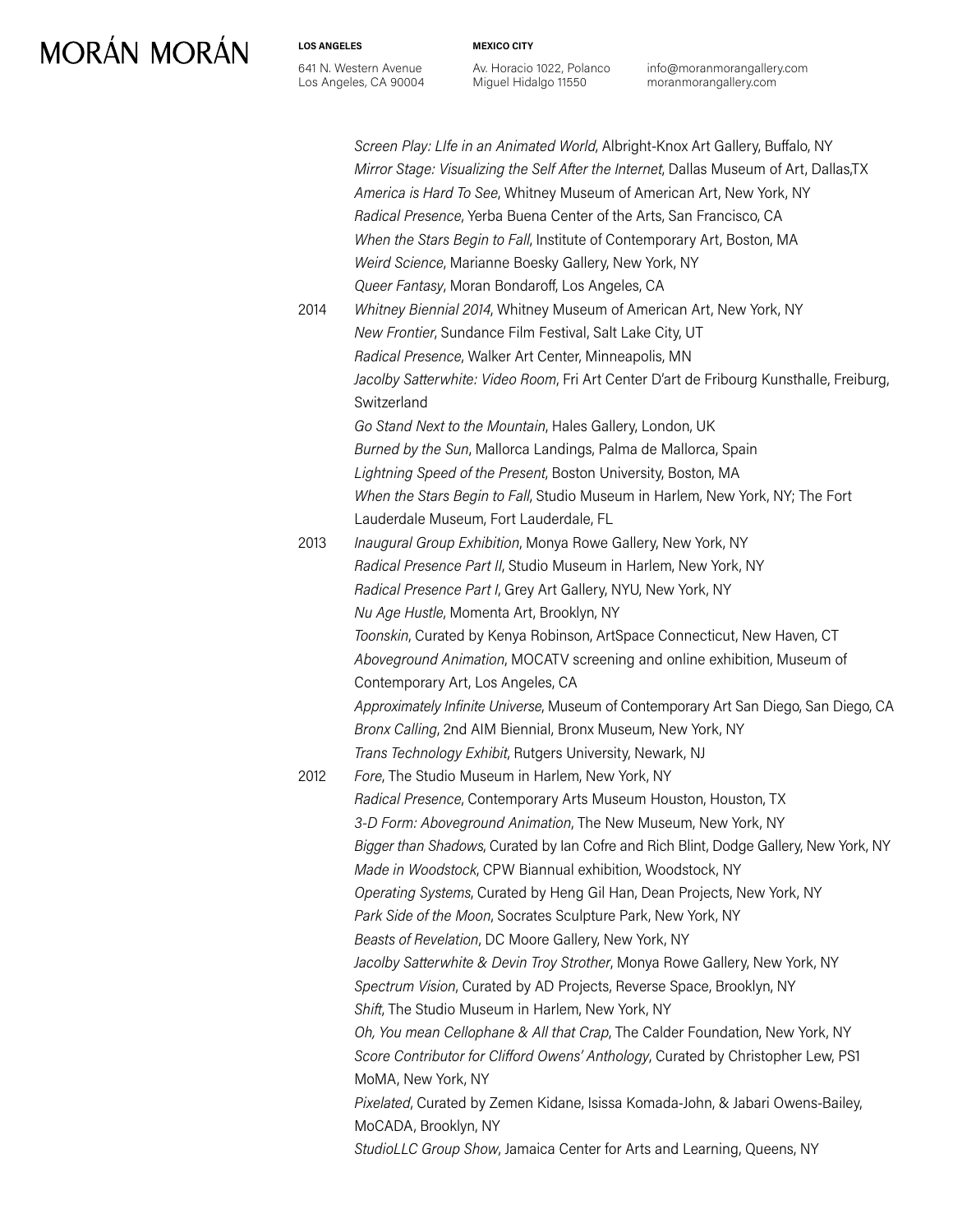**LOS ANGELES**

641 N. Western Avenue Los Angeles, CA 90004 **MEXICO CITY**

Av. Horacio 1022, Polanco Miguel Hidalgo 11550

info@moranmorangallery.com moranmorangallery.com

| 2011    | AD Projects Screening, Big Screen Project, New York, NY                                                                                              |
|---------|------------------------------------------------------------------------------------------------------------------------------------------------------|
|         | Art in Odd Places, Curated by Trinidad Fombella and Kalia Brooks, New York, NY                                                                       |
|         | Pixelated, Curated by Zemen Kidane, Isissa Komada-John, & Jabari Owens-Bailey,                                                                       |
|         | MoCADA, Brooklyn, NY                                                                                                                                 |
|         | If Theres No Dancing At The Revolution I'm Not Coming, Curated by Simone Leigh and Naomi<br>Beckwith, Recess Activities, New York, NY                |
|         | Future Selves 2, Big Screen Project, New York, NY                                                                                                    |
| 2010    | Do It Yourself, Dash Gallery, Curated by Derrick Adams and Wardell Milan, New York, NY                                                               |
|         | I Know What You Did Last Summer, St. Cecelia's Convent, Brooklyn, NY                                                                                 |
|         | The Movement Research Festival, Curated by A.L. Steiner, Center for Performance<br>Research, New York, NY                                            |
|         | Robert Melee's Talent Show, The Kitchen, New York, NY                                                                                                |
|         | Conversions, Curated by Melissa Calderon, Bronxspace, New York, NY                                                                                   |
|         | Civil Disobedience, Curated by Latoya Ruby Frazier and Matt Posey, White Box Gallery,                                                                |
|         | New York, NY                                                                                                                                         |
|         | The Mothership Has Landed, Curated by Derrick Adams, Rush Arts Gallery, New York, NY                                                                 |
|         | Weerrq! Saturday Sessions screening and performance, Curated by Edwin Ramoran,                                                                       |
|         | MoMA PS1, New York, NY                                                                                                                               |
| 2009    | Sympathetic Magic, Art In the Age, Philadelphia, PA                                                                                                  |
|         | The Labyrinth Wall Exhibition, Exit Art, New York, NY                                                                                                |
| 2008    | The B-Sides, Curated by Edwin Ramoran, Aljira Center for Contemporary Art, Newark, NJ<br>Transformers, Curated by Derrick Adams, MICA, Baltimore, MD |
|         | Summer Mixtape Sessions Volume One, Curated by Herb Tam and Lauren Rosati, Exit                                                                      |
|         | Art Gallery, New York, NY                                                                                                                            |
|         | It's Not Easy, Exit Art Gallery New York, NY                                                                                                         |
|         | Build A Fire Exhibition, Plexus Art Gallery, Louisville, KY                                                                                          |
| 2007    | Driven Exhibition, Smithsonian Institute's S. Dillon Ripley Center, Washington, DC                                                                   |
|         | <b>AWARDS, HONORS, RESIDENCIES</b>                                                                                                                   |
|         | 2021-22 Studio Museum Artists in Residence, Studio Museum Harlem, New York, NY                                                                       |
| 2018    | Technology Residency, Pioneer Works, Brooklyn, NY                                                                                                    |
| 2016    | United States Artists Award, USA Francie Bishop Good & David Horvitz Fellow                                                                          |
| 2013-14 | Lower Manhattan Cultural Council Workspace Artist in Residence                                                                                       |
| 2013    | Louis Comfort Tiffany Foundation Grant                                                                                                               |
|         | Art Matters Grant                                                                                                                                    |

Recess Art, Sessions Residency

- 2012-13 Fine Arts Work Center Fellowship 2nd Year
- 2012 Headlands Center for Arts Artist in Residence
- 2011-12 Fine Arts Work Center Fellowship 1st Year
- 2011 Electronic Television Center Finishing Funds Grant Center for Photography, Woodstock Van Lier Grant, Jamaica Center for Arts and Learning, Studio LLC Program Queer Arts Mentorship Fellowship
- 2010-11 Harvest Works Artist In Residence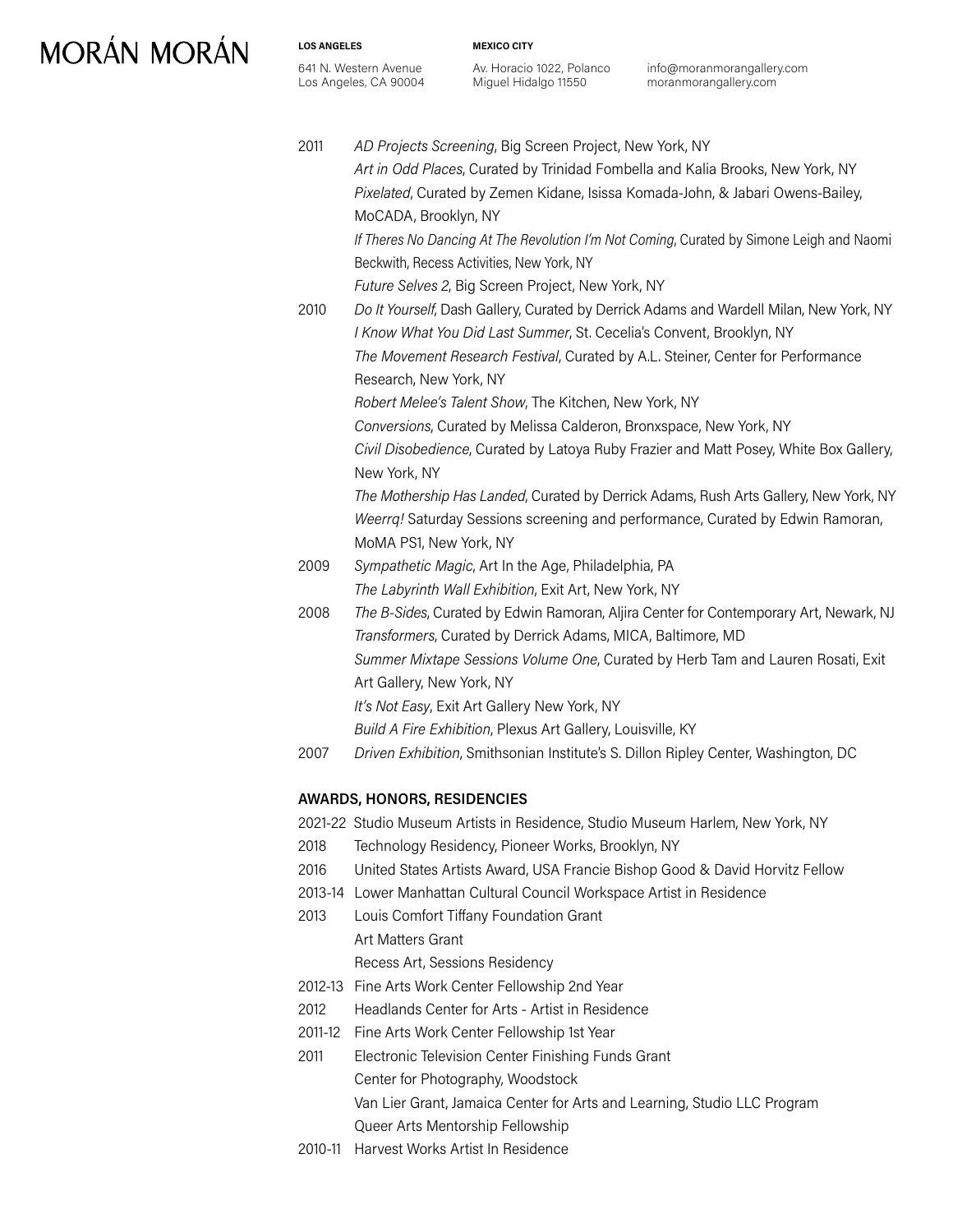**LOS ANGELES** 641 N. Western Avenue Los Angeles, CA 90004 **MEXICO CITY**

Av. Horacio 1022, Polanco Miguel Hidalgo 11550

info@moranmorangallery.com moranmorangallery.com

- 2010 Toby Devan Lewis Fellowship
- 2009 Cosby Fellowship/Skowhegan School for Painting and Sculpture
- 2007 Grand Prize winner for Driven Exhibition at the Smithsonian Institute's S. Dillon Ripley Center

### **PUBLIC COLLECTIONS**

Marieluise Hessel Collection, Hessel Museum of Art, Center for Curatorial Studies, Bard College, Annandale-on-Hudson, NY Museum of Contemporary Art Kiasma, Helsinki, Finland Museum of Modern Art, New York, NY San Jose Museum of Art, San Jose, CA Seattle Art Museum, Seattle, WA Studio Museum in Harlem, New York, NY Whitney Museum of American Art, New York, NY

#### **SELECTED BIBLIOGRAPHY**

Goldstein, Caroline. "'There's All These Rules That Aren't Written': Watch Jacolby Satterwhite Navigate the Pressures of a Flourishing Art Career." artnet news, August 6, 2021. Angeleti, Gabriella and Carrigan, Margaret. "Three exhibitions to see in New York this weekend." *The Art Newspaper*, September 25, 2020.

"Studio Museum in Harlem Announces Remote Artists-In-Residence," *Artforum*, September 10, 2020. Goldstein, Caroline. "The Studio Museum in Harlem Is Expanding Its Closely Watched Residency Program to Include a Mentoring Role for a Midcareer Artist: Artist Jacolby Satterwhite will take up the new position in 2020-21." *Artnet News*, September 10, 2020. Mitter, Siddhartha. "Studio Museum in Harlem Names Artists in Residence." *The New York Times*, September 10, 2020.

"14 Black Artists on Life in America Right Now." *Vogue*, August 12, 2020.

Angeleti, Gabriella. "Solange's creative agency spotlights work of Parsons School of Design graduates in online festival." *The Art Newspaper*, May 20, 2020.

Michael, Michael Love. "20 Artists Staring At Themselves." *PAPER Magazine*, April 21, 2020. Goldstein, Caroline. "Art Became a Form of Escapism for Me': Watch How Video Games Inspire Jacolby Satterwhite's Artistic Lexicon." *Artnet News*, April 9, 2020.

Wally, Maxine. "Art Basel Hong Kong Moves Its Art Fair Online in the Wake of Coronavirus." *W Magazine*, March 20, 2020.

Aldridge, Taylor. "Beyond Biography: Artist Jacolby Satterwhite is Changing What It Means To Collaborate: On Working with Trina, Solange, Dev Hynes, and His Mother's Archive." *SSense*, March 3, 2020.

Capone, Sean. "Jacolby Satterwhite by Sean Capone," *BOMB Magazine*, February 27, 2020. Nakaue, Melanie. "The Politics of Simulation." *X-TRA*, February 5, 2020.

Hahn, Rachel. "Inside Jacolby Satterwhite's Fantastical Audiovisual World." *Vogue*, November 22, 2019. Stone, Bryony. "Enter Solange-Collaborator Jacolby Satterwhite's "Virtual Reality Den"." *Dazed*, November 11, 2019.

Bullock, Michael. "Jacolby Satterwhite's Celestial, Zero-Gravity Dreamscapes." *Frieze Magazine*, November 4, 2019

Small, Rachel. "The Curcularity of Jacolby Satterwhite, a 3D Artist with a 360 Point of View."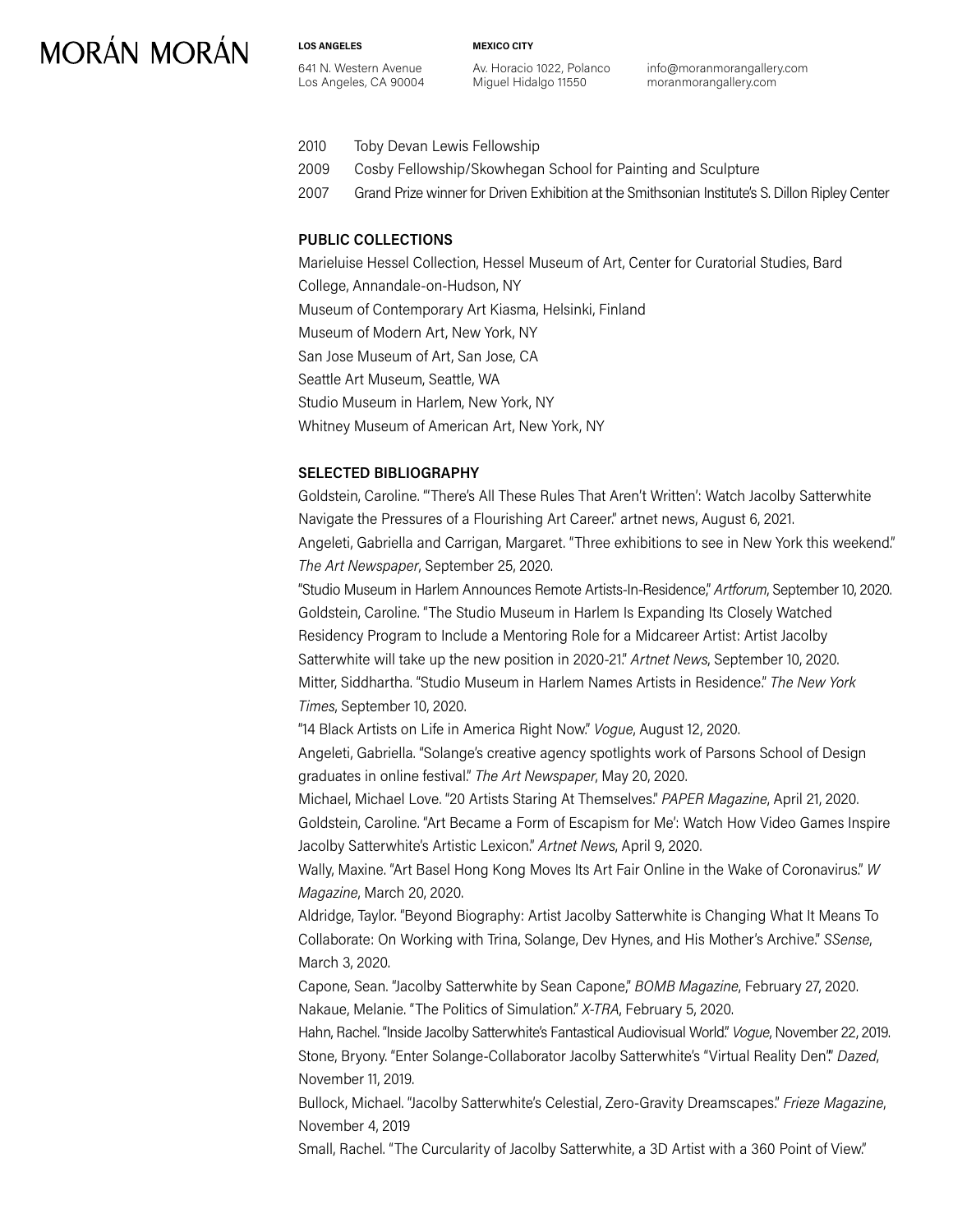**LOS ANGELES** 641 N. Western Avenue Los Angeles, CA 90004 **MEXICO CITY**

Av. Horacio 1022, Polanco Miguel Hidalgo 11550

info@moranmorangallery.com moranmorangallery.com

Interview Magazine, October 16, 2019.

Siemsen, Thora. "An Artist Who Works to Lana Del Rey and the Hum of Cable News." *The New York Times Style Magazine*, October 10, 2019.

Yerebakan, Osman Can. **"**Jacolby Satterwhite's Halluycinatory Dreamscapes Come to Life in Two Exhibitions." *Observer*, October 4, 2019.

Armstrong, Annie. "My Palette is a 40-Gigabyte Hard Drive: Jacolby Satterwhite on his New Show at Pioneer Works in Brooklyn." *ArtNews*, October 4, 2019.

Gone, Patty. "Science Fiction Dreams Rendered in Three Dimensions." *Hyperallergic*, October 1, 2019. Wetmore, Brendan. "Jacolby Satterwhite's Collab with Nick Weiss is an Ode to His Mother." *Paper*, August 13, 2019.

Brown, Kate, and Tim Schneider. "The 6 Best-and Riskiest-Artworks at Unlimited." *Artnet News*, June 11, 2019.

Schwendener, Martha. "Encountering the "New Order" at MOMA." The New York Times, June 6, 2019. McVeigh, Roisin. "The artwork linking fracking, the climate crisis, and queer club culture." *Dazed*, April 1, 2019.

Cascone, Sarah. "'I Had a Deep Synesthesia Response': Artist Jacolby Satterwhite on Collaborating With Solange to Develop Her Latest Visual Album." *Artnet News*, March 8, 2019. Russeth, Andrew. "Wish You Were Here: Spring Shows in New York, from Doug Aitken to Quay Quinn Wolf." *ArtNews*, June 18, 2018.

Reyburn, Scott. "Back to Blue-Chip Works at a More Conservative Art Basel." *The New York Times*, Art & Design, June 15, 2018.

Schneider, Tim. "How Dealers Are (Slowly) Rebooting Their Businesses to Take Software-Based Art Mainstream." *Artnet News*, June 14, 2018.

Freeman, Nate. "the 15 Best Booths at Art Basel in Basel." *Artsy*, June 13, 2018.

Steinhauer, Jilian, and Will Heinrich. "What to See in New York Art Galleries this Week." *The New York Times*, June 13, 2018.

"What Will Art Look Like in 100 Years? We asked 16 contemporary artists to predict the future." *Artnet News*, June 12, 2018.

Laster, Paul. "8 Emerging Artists to Collect at Art Basel 2018." *Galerie*, June 7, 2018.

Cohen, Alina. "Jacolby Saterwhite at Gavin Brown's Enterprise." *Art In America*, Reviews, June 1, 2018. Rosamond, Emily. "The Sketch in the Work of Frances Stark, Jacolby Satterwhite, and Sue Tompkins." Esse, Spring/Summer 2018, Vol. 93, pp. 38-43.

Noble, Kathy. "Performing the Future: How Two Young Artists Use Robots and VR to Explore Alternate Realities." *Art | Basel*, May 2018.

Muelrath, Forrest. In Jacolby Satterwhite's New Exhibition, A Blessed Road Between Heaven and Hell, Body and Empire." *Hyperallergic,* May 3, 2018.

Wyma, Chloe. "Review: Jacolby Satterwhite." *Artforum*, May 2018, Vol. 56 No. 9.

Schwendener, Martha. "What to See in New York Art Galleries This Week." *The New York Times*, April 11, 2018.

Yerebakan, Osman Can. "Jacolby Satterwhite: Blessed Avenue." *The Brooklyn Rail*, April 4, 2018. "Jacolby Satterwhite." Goings on About Town, *The New Yorker*, March 23, 2018.

Cascone, Sarah. "Hieronymus Bosch Meets Madonna's Daughter in Jacolby Satterwhite's Epically Trippy New Video at Gavin Brown." *Artnet News*, March 10, 2018.

Ames, Amelia. "Review: Jacolby Satterwhite's Virtual Reality Performance at SFMOMA Imagines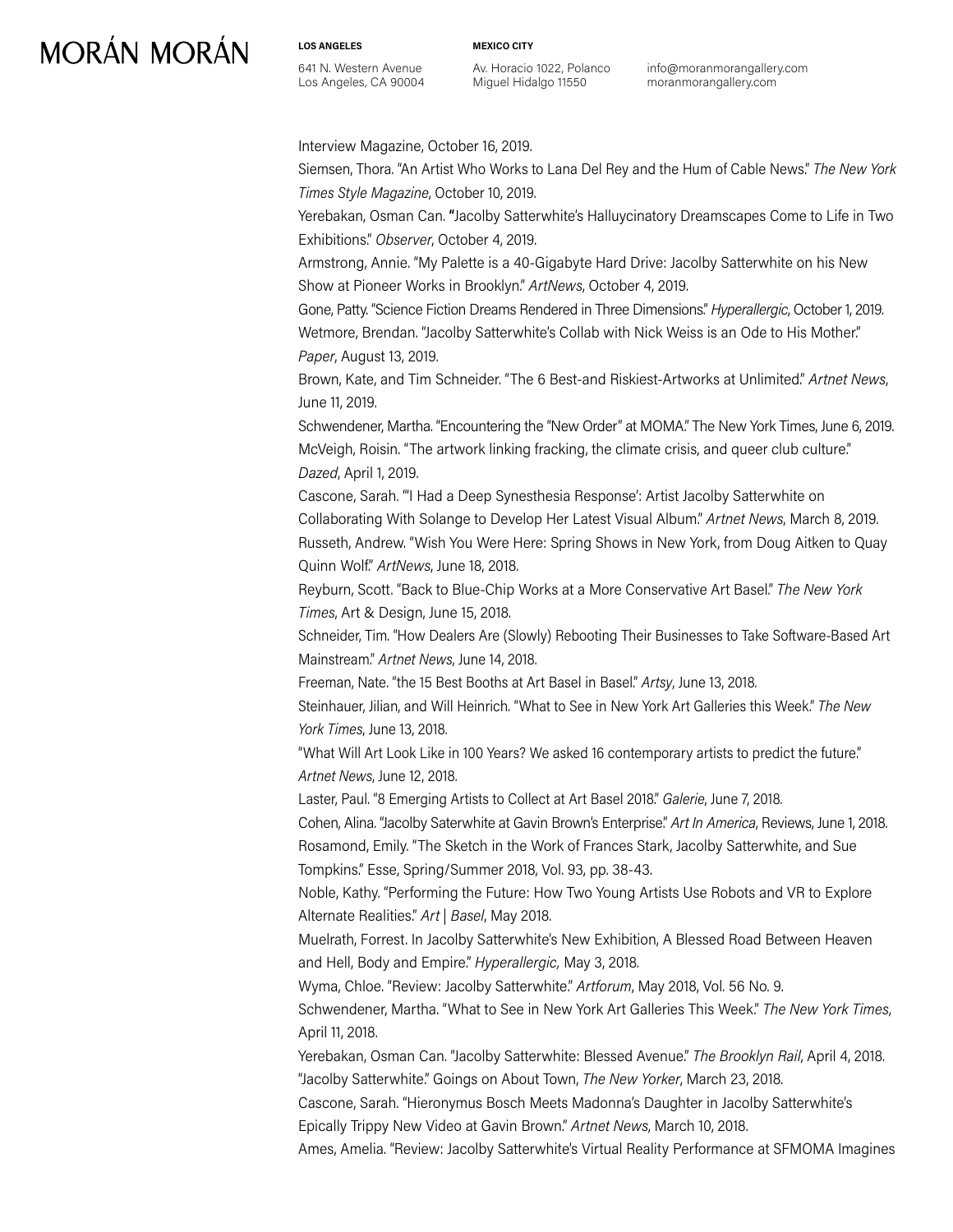**LOS ANGELES** 641 N. Western Avenue Los Angeles, CA 90004 **MEXICO CITY**

Av. Horacio 1022, Polanco Miguel Hidalgo 11550

info@moranmorangallery.com moranmorangallery.com

a Black, Queer, S&M Future." *Artspace*, March 31, 2017. Osenlund, R. Kurt. "Jacolby Satterwhite Evokes Queer Spaces of Every Kind in Epic Tribute Album to His Late Mother." *OUT*, March 10, 2017. Farago, Jason. "Virtual Reality Has Arrived in the Art World. Now What?" *The New York Times*, Art & Design, February 3, 2017. Johnson, Ken. "Disguise: Masks and Global African Art,' Where Tradition Meets Avant-Garde." *The New York Times*, Art & Design, June 23, 2016. Lozano, Kevin. "Birds in Paradise: Patricia Satterwhite/ Jacolby Satterwhite/ Nick Weiss." *Pitchfork*, June 19, 2016. Moffitt, Evan. "Body Talk." *Frieze*, April 2016. Knight, Christopher. "Identity Transformed in the Fowler's 'Disguise: Masks and Global African Art." *Los Angeles Times*, January 27, 2016. Daily, Meghan. "Jacolby Satterwhite-The digital art darling is making a name offline." *W Magazine*, November 18, 2015. Williams, Maxwell. "8 Emerging Artists to Watch Right Now." *Details*, August 2015. Schwendener, Martha. "Review: 'Weird Science,' a Group Show of Experimental Art." *The New York Times*, July 30, 2015. Durbin, Andrew. "Priviledge and its Discontents" *OUT*, March 11, 2015. Manning, Emily. "How Jacolby Satterwhite Conquered the Art World." *i-D*, March 3, 2015. "Portfolio: Jacolby Satterwhite." *Artforum*, pp. 178-183, January 2015. Adams, Susan. "30 Under 30 in Art and Style." *Forbes Magazine*, January 2015. Small, Rachel. "The Digital Creator." *Interview Magazine*, December 19, 2014. Miranda, Carolina A. "Datebook: Hallucinatory Satterwhite, Albuquerque in Antarctica." *Los Angeles Times*, November 13, 2014. McGarry, Kevin. "Jacolby Satterwhite's Kinetic Mixed-Media Creations." *T Magazine*, November 4, 2014 Binyam, Maya. "Mowing the Lawn, Murder, Erasure: An Interview with Jacolby Satterwhite." *Yale Literary Magazine*, Fall 2014. Small, Rachel. "Second Life." *Interview Magazine*. November 2014. Neve, Kate. "LA MoCA's Step and Repeat Gets Cyber Sexual." *Dazed Digital*, October 6, 2014. Baumgardner, Julie. "Scene Stealer." *Cultured*, Summer 2014. Rosenberg, Karen. "Creation in Personal Utopias: 'When the Stars Begin to Fall' at Studio Museum in Harlem." *The New York Times*, April 17, 2014. "A Look at the 2014 Whitney Biennial Exhibition in New York City." *Charlie Rose*, PBS, March 30, 2014. Russeth, Andrew. "Terms of Art: Looking at the American South, the Studio Museum Considers the Insider-Outsider Divide." *Observer*, March 26, 2014. Cotter, Holland. "One Last Dance in the Old Place: 2014 Whitney Biennial has New Faces and Interesting Choices." *The New York Times*, March 6, 2014. Symonds, Alexandra. "Interview's Picks From The Whitney Biennial." *Interview Magazine*, March 2014. Russeth, Andrew. "The Whitney Biennial Disappoints with misfires omissions only glimmers of greatness." *Observer.com*, March 6, 2014. Vogel, Wendy. "Preview: Highlights from The Whitney Biennial 2014." *BlouinArtInfo.com*, March 5, 2014.

Battaglia, Andy. "Stairmaster: Ephemeral Art at the Biennial." *Wallstreet Journal*, March 2014.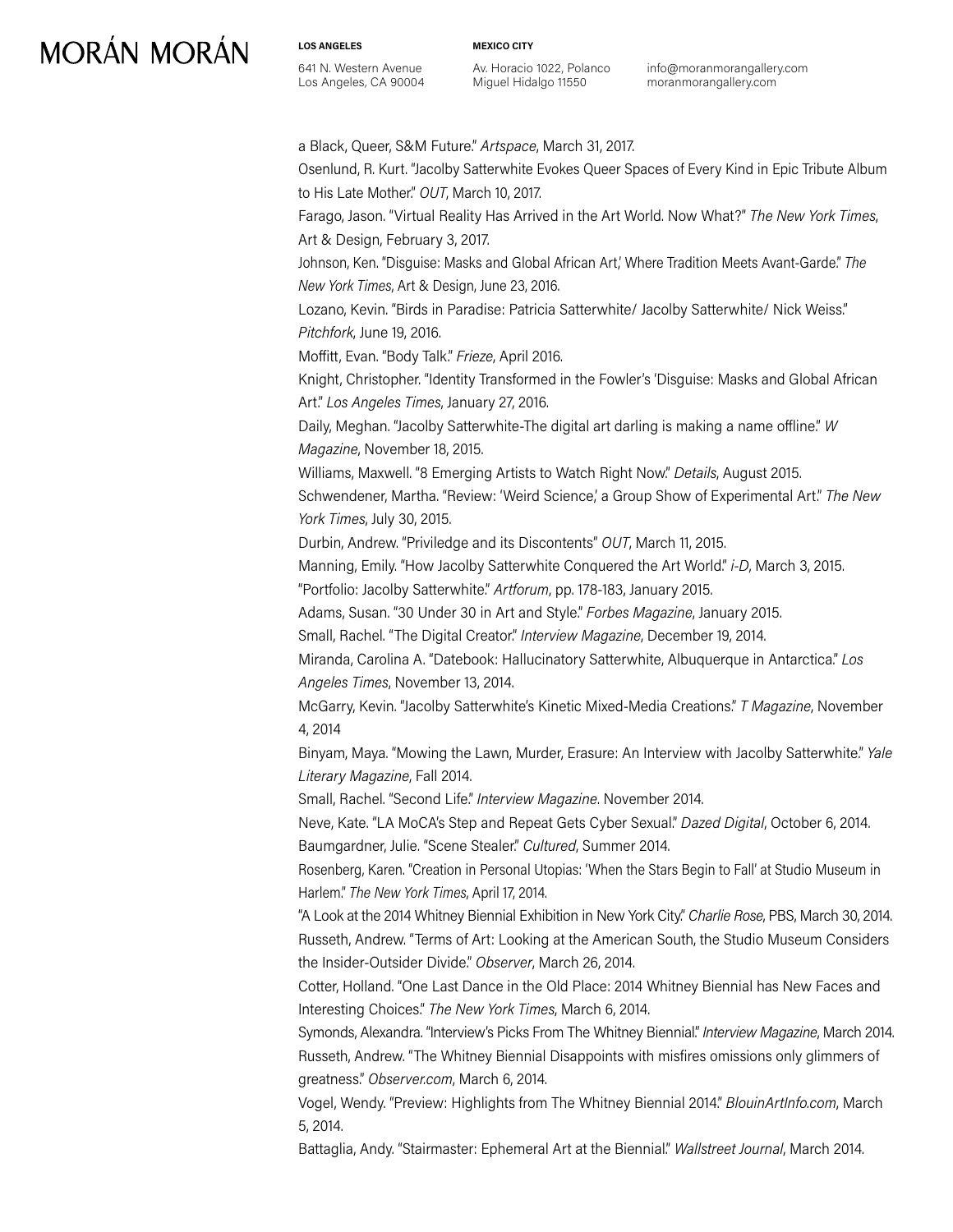**LOS ANGELES** 641 N. Western Avenue Los Angeles, CA 90004 **MEXICO CITY**

Av. Horacio 1022, Polanco Miguel Hidalgo 11550

info@moranmorangallery.com moranmorangallery.com

Yablonsky, Linda. "Out With A Bang: The Whitney's Final Biennial Uptown." *W Magazine*, March 2014. Jeppensen, Travis. "Rethinking the Language of Art - The Whitney Biennial 2014 Beyond Discourse." *Deutche Bank ArtMag*, March 2014.

Cover Artist and Interview. *NY Arts Magazine*, Vol 21, Winter 2014.

Frank, Priscilla. "Artist Turns Mother's Old Sketches of Inventions into Performance Art." *Huffington Post*, January 24, 2014.

Diaz, Eva. "Review of Grey Lines at Recess Activity." *Artforum*, December 2013. Colucci, Emily. "Bonjour, Mary: 5 Queer Artists We Can't Wait To See At The 2014 Whitney Biennial." *Filthy Dreams*, November 15, 2013.

Schmid, Christina. "Jacolby Satterwhite." *Artforum.com*, Critics' Picks, October 15, 2013. Johnson, Ken. "Riffs on Race, Role and Identity." *The New York Times*, September 19, 2013. Russeth, Andrew. "15 Things to Do in New York's Art World Before September 16." *Gallerist NY*, September 9, 2013.

Smith, William. "First Look: Jacolby Satterwhite." *Art in America*, September 2013.

"Jacolby Satterwhite Dances With His Self." *art21: New York Close Up*, September 2013.

Trebay, Guy. "Jay-Z Is Rhyming Picasso and Rothko." *The New York Times*, July 12, 2013.

"Art and Ageism: The Decisive Eye of Fellow Artists." *NY Arts Magazine*, June 2013.

Wise, Lloyd. "Fore at Studio Museum in Harlem." *Artforum*, May 2013.

"Black Artists: 30 Contemporary Art Makers Under 40 You Should Know." *The Huffington Post*, February 26, 2013.

Cornell, Lauren. "Techno-animism." *Mousse*, February 11, 2013.

Zimmer, A.E. "Jacolby Satterwhite's 'The Matriarch's Rhapsody'." *Idiom*, February 11, 2013.

Roffino, Sara. "One-Line Reviews: Doug Aitken, Darren Almond, Marina Zurkow, and More." *Artinfo*, February 8, 2013.

Johnson, Ken. "Jacolby Satterwhite." *The New York Times*, January 25, 2013.

Barliant, Claire. "Jacolby Satterwhite." *The New Yorker*, January 28, 2013.

Colucci, Emily. "Blurring Boundaries: The Art of Jacolby Satterwhite." *Societe Perrier*, January 24, 2013. "A Family Portrait: Haniya Rae interviews Jacolby Satterwhite" *Guernica Magazine*, January 15, 2013.

Hassell, Matthew. "Don't Look So Skeptical." *Artparasites*, January 14, 2013.

Russeth, Andrew. "Jacolby Satterwhite, The Matriarch's Rhapsody, Monya Rowe Gallery." *The New York Observer*, January 14, 2013.

"Fore." *The New Yorker*, January 7, 2013.

Frank, Priscilla. "Exhibitions To Look Forward To In January 2013." *The Huffington Post*, January 1, 2013. Caruth, Nicole. "The Best in Food-Art 2012." *Art21*, December 21, 2012.

Cotter, Holland. "Racial Redefinition in Progress: 'Fore' at Studio Museum in Harlem." *The New York Times*, November 29, 2012.

Sagansky, Gillian. "Above Ground." *V Magazine*, November 27, 2012.

Lott, Jessica. "Alchemy of Inspiration Foreward at The Studio Museum in Harlem." *Art21,* November 20, 2012.

Burrichter, Felix. "'Aboveground Animation' at the New Museum." *The New York Times Magazine*, November 15, 2012.

"6 From Fore." *Modern Painters*, November 2012.

Workneh, Sarah. "Artist Project: Reifying Desire 5, By Jacolby Satterwhite." *Art Papers*, Nov/Dec 2012.